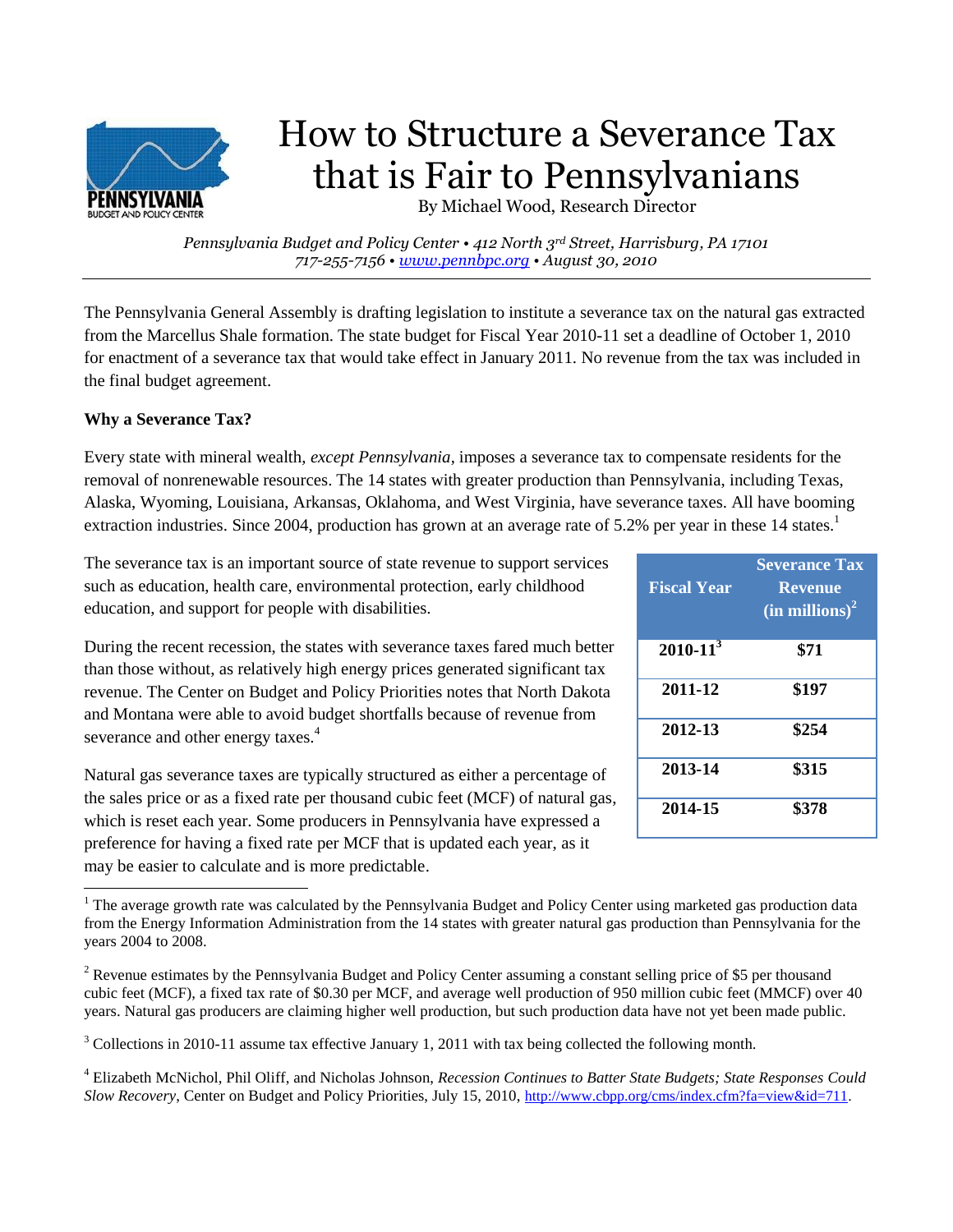A severance tax in Pennsylvania will generate significant revenue that will grow over time as new wells come into production. At a rate comparable to neighboring West Virginia, a severance tax would raise \$71 million in 2010-11 and nearly \$400 million per year by 2014-15.

### **Mineral extraction is a dirty business**.

Natural gas drilling creates environmental hazards from a water/sand/chemical cocktail used in the extraction process - known as frac water - and from the gas itself. Well construction requires new roads to be built through pristine areas. Each well drilled requires 800 to 2,000 heavy truck trips to transport giant drilling rigs and water tankers to the site.<sup>5</sup> This increased traffic requires frequent road reconstruction and bridge repair. Extraction industries are historically nomadic and boom-like, imposing social costs on rural communities including increased demand for public safety services and rapidly rising housing costs. For these reasons, severance tax revenue is often shared with local governments and set aside for environmental protection and remediation.

## **In drafting the severance tax legislation, Pennsylvania lawmakers should consider the following:**

# **SET A REASONABLE TAX RATE**

Some producers favor a fixed severance tax rate that is updated each year to reflect changes in the price of natural gas. If lawmakers agree to a fixed rate, it would make sense to set the initial rate comparable to neighboring West Virginia's in order to ensure that there is no tax incentive or disincentive for drilling in one state or the other.

West Virginia uses a mixed tax rate, 5% of the sales price of a thousand cubic feet (MCF) of natural gas plus a fixed \$0.047 per MCF. On a fixed rate basis, the tax rate for natural gas in West Virginia ranged from \$0.26 to \$0.35 per MCF in 2010.<sup>6</sup>

| <b>Natural Gas</b><br><b>Selling Price</b> | <b>Tax Per MCF Using</b><br><b>West Virginia Rate</b> | <b>Effective</b><br><b>Tax Rate</b> |
|--------------------------------------------|-------------------------------------------------------|-------------------------------------|
| 4.00                                       | $\frac{\$}{0.247}$                                    | 6.18%                               |
| 5.00                                       | 0.297                                                 | 5.94%                               |
| \$<br>6.00                                 | \$0.347                                               | 5.78%                               |

Rates in some states are much higher; at a price of \$6 per MCF, Oklahoma's rate is \$0.43, the rate in Texas is \$0.45, and New Mexico's rate ranges from \$0.52 to \$0.57.

Based on current prices, Pennsylvania could set a rate between \$0.30 and \$0.35 per MCF and be more than competitive with other gas-producing states. A higher rate could be justified as Pennsylvania, unlike these other states, does not levy property taxes on oil or natural gas deposits. Pennsylvania's proximity to major

 $\overline{a}$ <sup>5</sup> Hazen and Sawyer, "Impact Assessment of Natural Gas Production in the New York City Water Supply Watershed," Washington Energy Policy Conference, March 9, 2010. [http://csis.org/files/attachments/100309\\_PRush\\_NYDEP.pdf.](http://csis.org/files/attachments/100309_PRush_NYDEP.pdf)

<sup>&</sup>lt;sup>6</sup> Rate based on the industry standard Henry Hub price of natural gas from January to July 2010 which varied from \$4.15 to \$5.98 per MCF.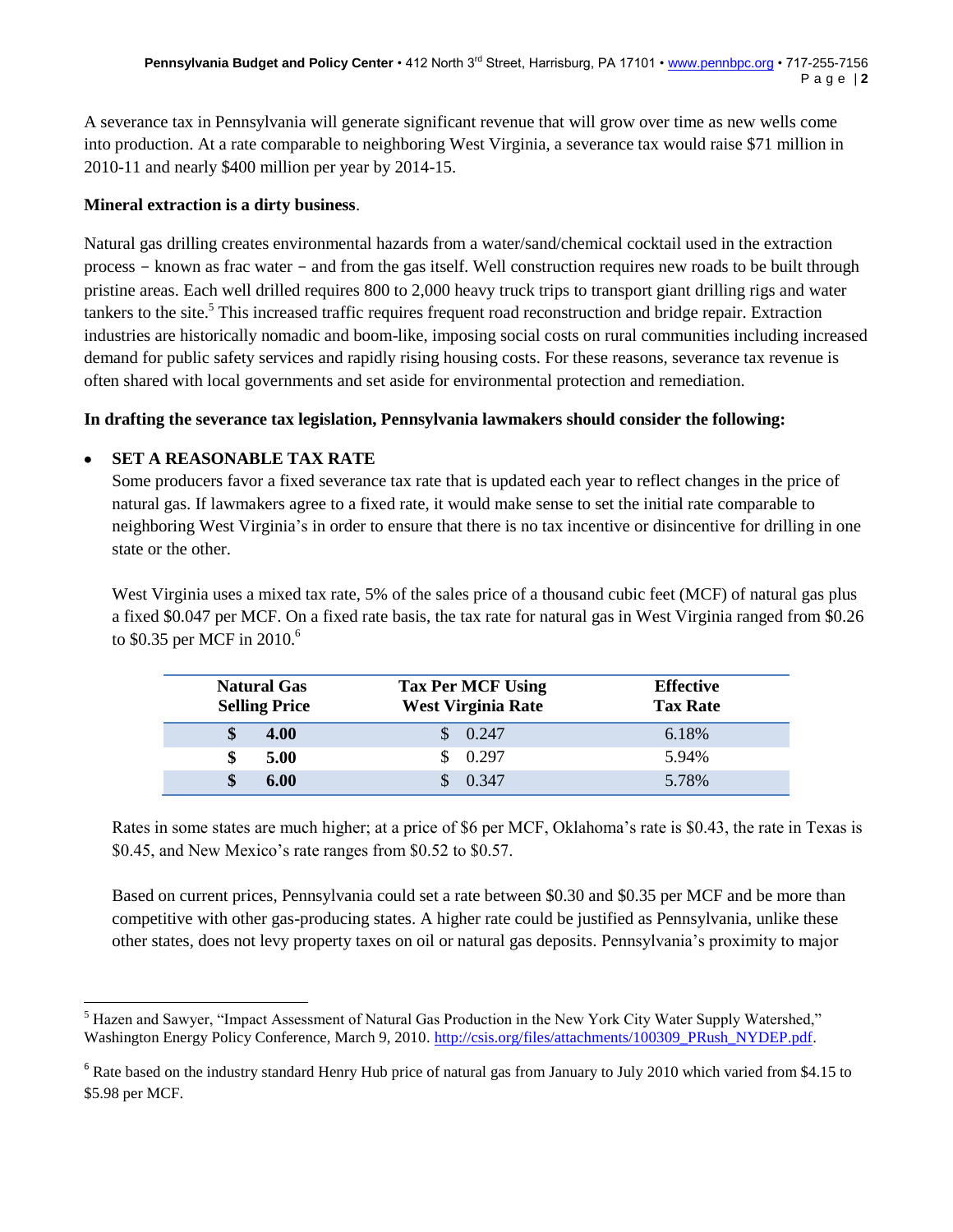markets, the potential size and richness of the shale resource, relatively low cost of extraction, and the ability to quickly link into the existing gas pipeline infrastructure will continue to make it an attractive place to drill.

### **LIMIT UNCESSARY LOOPHOLES AND DEDUCTIONS**

The natural gas industry wants to deduct production, processing, and transportation costs from its tax calculations. In other states, these types of deductions have created loopholes which the production companies have exploited. The tax should be easy to administer and reduce the likelihood of costly litigation.

# **DO NOT PROVIDE A "CAPITAL RECOVERY" TAX BREAK**

Industry advocates have been pushing for exempting or reducing the severance tax rate in the first years of production to allow drillers to recoup drilling costs more quickly. This sort of tax break is both unnecessary and costly. The federal government provides significant tax breaks for domestic energy production – most notably allowing companies to fully deduct drilling costs in the year they are incurred, rather than over the productive life of the well. Studies have shown that state incentives do little to stimulate drilling that would not otherwise occur.

Most natural gas production (**53%, based on data from the Barnett Shale**) occurs in the first five years of an estimated 40-year well lifespan. Exempting this production from tax, or significantly reducing the tax rate during these early years, would reduce potential collection by up to half.

Most accidents with wells occur during the drilling process. A tax break at the beginning would deprive revenue from state and local governments at the time when incidents are most likely to occur.

# **DO NOT INCLUDE A "LOW-PRODUCING WELL" EXEMPTION**

In 2009, Pennsylvania's older shallow well industry succeeded in convincing lawmakers to exempt them from a severance tax by exempting any well that produces less than 60 MCF per day, which is the federal definition of "low-producing wells." The exemption is a loophole of questionable value. Moreover, the low-producing well exemption creates a giant windfall for Marcellus Shale wells, as it would exempt most of those wells from the tax for the last 25+ years of production.

Coupling low-producing exemptions with capital recovery breaks could make only one-third of natural gas produced by a well subject to the severance tax.

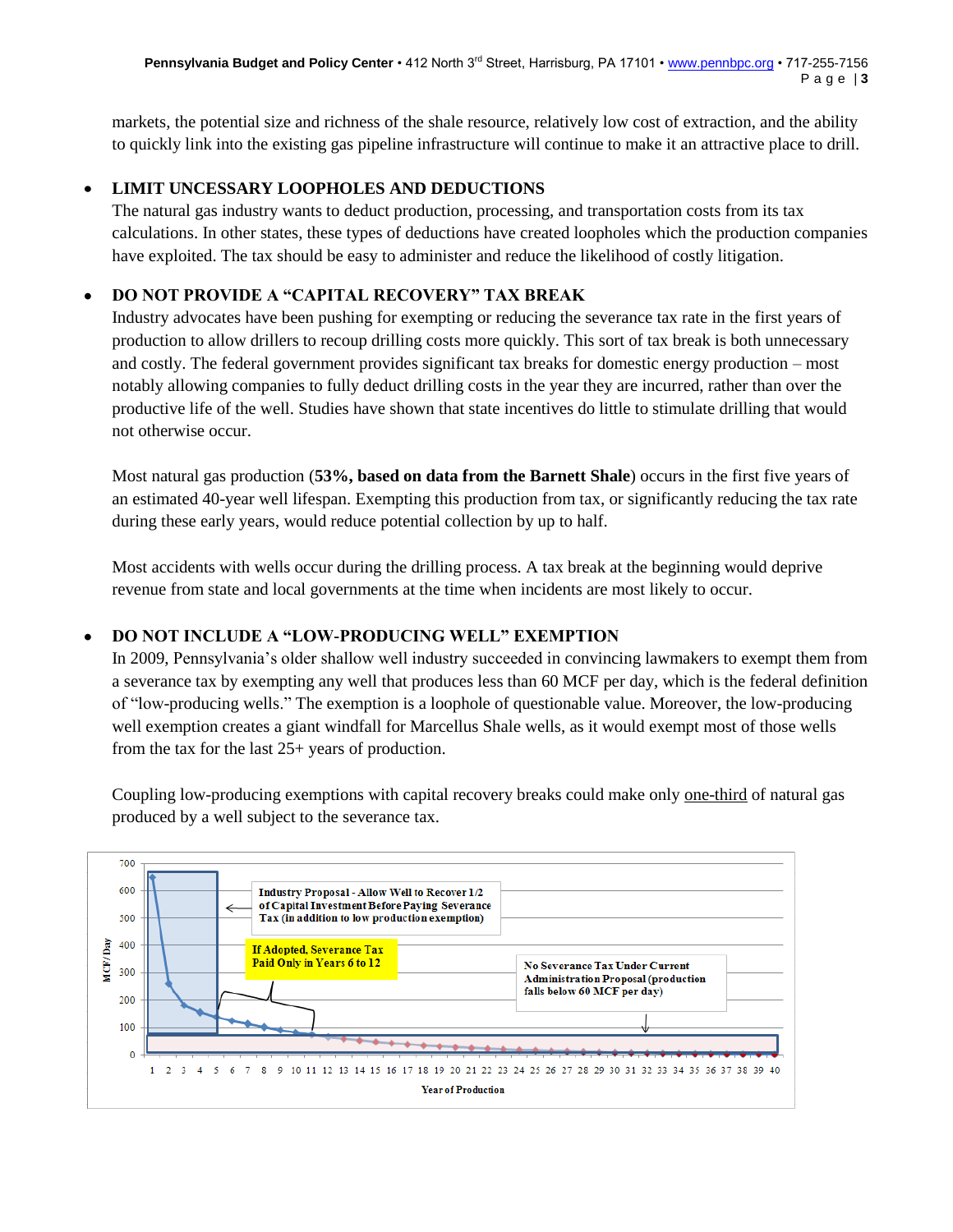# **ENACT LEGISLATION TO APPLY LOCAL PROPERTY TAXES TO OIL AND GAS**

The oil and gas industry successfully sued the state to get an exemption from local property taxes. This exemption does not apply to coal or other minerals, nor does it apply to other Pennsylvania industries. The General Assembly should enact a law that overturns this 2002 court decision, allowing local governments to collect property tax. Most large gas-producing states also impose property taxes on gas-producing properties. To address legitimate concerns about how value is assessed, the General Assembly can require a single uniform assessment methodology.

## **CREATE A SENSIBLE PLAN TO SHARE REVENUE WITH LOCAL GOVERNMENTS AND ENVIRONMENTAL PROGRAMS**

The primary responsibility of state government is to fund state services, which include education, health care, infrastructure, and human services, and the first goal of the severance tax should be to provide ongoing funding for these services.

The majority of states with severance taxes reserve the bulk of severance tax revenue for general fund purposes. Many states also share revenue with local governments or environmental protection, or both. Many of the states that allocate funds for environmental protection use them for general fund purposes such as environmental regulation and wildlife conservation, or set aside the bulk of funds for water conservation and groundwater protection and remediation. Several states put funds into a permanent fund and allocate the earnings to the General Fund.

West Virginia allocates 6% of its severance tax revenue to county governments. Wyoming distributes about 4%. Colorado allocates 50% of its tax to local governments, but gas companies can deduct property taxes from the severance tax so in practice the state severance tax raises and distributes very little to local governments.

See Appendix 1 for severance tax distribution plans in 2010 Pennsylvania legislative proposals.

# **ENSURE TRANSPARANCY IN COLLECTING AND REPORTING DRILLING AND PRODUCTION DATA**

In 2010, the General Assembly took a major step forward in eliminating the cloud of secrecy that surrounded the natural gas industry. Act 15 of 2010 requires natural gas producers to report production data twice a year beginning August 15, 2010. The Department of Environmental Protection, which collects the data, will make the information available to the public on the internet. This is consistent with most states' practice; in Texas, for example, the public has access to cost and production data for every gas well.

Pennsylvania lawmakers should ensure that producers comply with this requirement and that the public has ready access to information about the location, output, and cost of wells in their communities.

*The Pennsylvania Budget and Policy Center is a non-partisan policy research project that provides independent, credible analysis on state tax, budget and related policy matters, with attention to the impact of current or proposed policies on working families. To learn more, go to [www.pennbpc.org.](http://www.pennbpc.org/)*